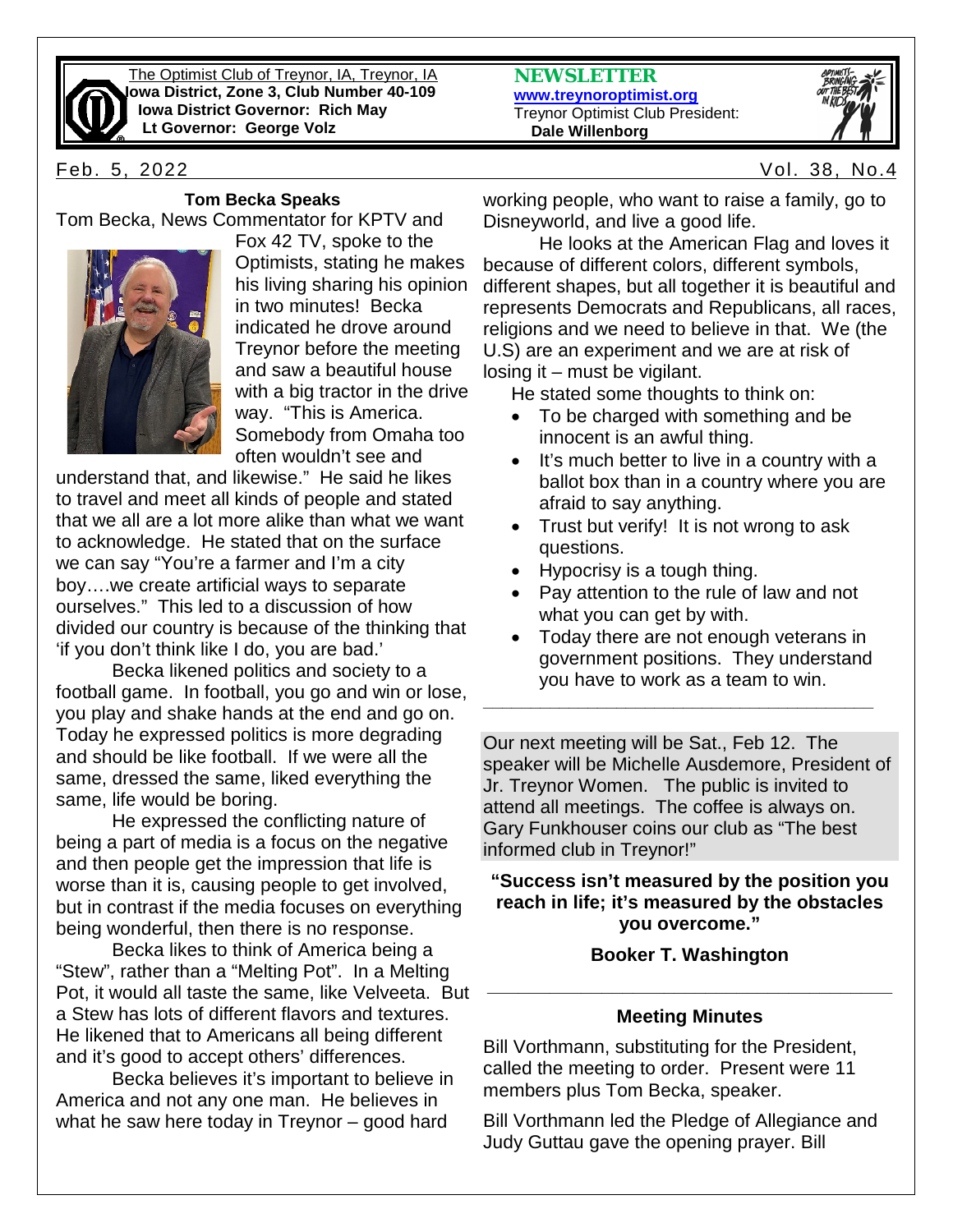Vorthmann, Gary Guttau, Gary Funkhouser, and Judy Guttau provided humor.

Bill Vorthmann stated that on this day in 1924 the first Winter Olympics were held. And in 2022 Friday was the opening of this year's Winter Olympics.

Also on this day in 1978 Fred Newman made 88 consecutive basketball free throws, blind folded. In addition in 1996, at the age of 60, he made 209 straight 3's.

50/50 was won by Jim Clausen. Josh Guttau won the Attendance Drawing, but was not present to win.

**Birthdays/Anniversaries**: We will celebrate Gary Funkhouser's BD next week with breakfast being served.

### **Bragging Rights: (\$ are used for youth activities)**

- Gary Guttau stated that Channel 42 news was in town Friday and interviewed realtor Jim Fleissner, who stated windmills would reduce property values.
- Gary Guttau also donated to ask how many people also receive lots of solicitations for donations by mail.
- Gary Funkhouser commended the JOI Club for getting announcements to each house in Treynor about the Souper Bowl collection for the food pantry this coming Saturday, Feb. 12. Set your items outside the door and JOI members will pick up. He praised Rachel Kinsella, President, for her leadership.

## **COMMUNITY:**

- Chad Guttau announced caucuses will be held in Treynor and Hardin Twsp. on Feb. 7.
- State Speech Contest is today in Des Moines. Treynor has 10 different events.
- Today is the District Wrestling tournament. Also Girls and Boys are playing in the MAC Shootout today.
- A petition was circulated to oppose the Windmill Farm. This led to group discussion regarding pros and cons of wind mills.

## **BUSINESS:**

- Arbor Day is April 29, but the Optimists will lead an effort on Thursday, April 28. Mulch Madness will be held with the planting of trees at the school and East Park with 5<sup>th</sup> graders. Gary Guttau and Keith Denton will pick up loads of mulch to have before the event happens in the afternoon of that day.
- March 19 will be the date for a Volunteer Awards Event in Treynor sponsored by the Treynor Optimists. It will be held at the Treynor Community Building. The Board is meeting at 4:00 at Zion tomorrow on Sunday to plan further.
- John Klein has applied for a grant for Trees Forever so that five trees can be planted.
- Can Kennel workers on Wednesday with Studio Seven (Dance) were John Klein, Chad Guttau, Gary Guttau, Bill Vorthmann, and Steve Chambers. Studio Seven was praised for having such good workers.

## **HUMOR**

- **Sign on a Septic Tank Truck:** "Yesterday's **Meals on Wheels"**
- **Sign at an Optometrist's Office:** "If you don't see what you're looking for…you've come to the right place."
- **Sign on a Plumber's truck:** "We repair what your husband fixed."
- **Sign on another Plumber's truck:** "Don't sleep with a drip. Call your plumber."

### **Calendar**

| <b>Events</b>     |                                           |
|-------------------|-------------------------------------------|
| Feb 12            | Optimist Day. District Conference - Cedar |
|                   | Rapids                                    |
| Feb 12            | Souper Bowl Collection in Treynor         |
| Feb <sub>28</sub> | Club Youth essays due                     |
| Mar 19            | <b>Treynor Volunteer Awards Event</b>     |
| Apr 28            | <b>Mulch Madness</b>                      |
| <b>Birthdays</b>  |                                           |
| Feb 13            | <b>Gary Funkhouser</b>                    |

**Gary Funkhouser** 

### **Anniversaries**

None in February